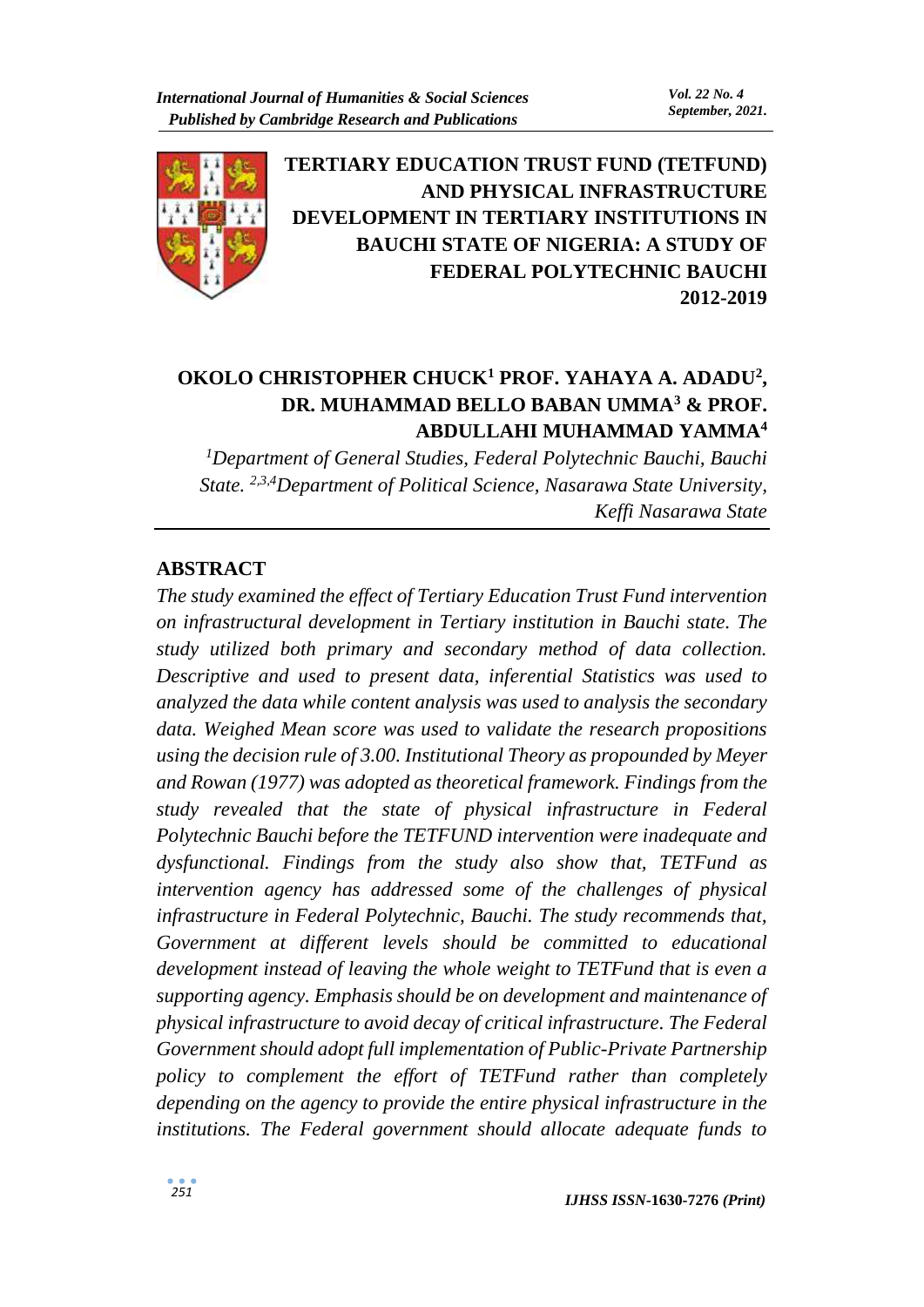*enable TETFund complete the on-going projects and as well initiate new ones in order to increase access to education in the country. The government should review the current 2% company tax. This is because the major source of funding available to the TETFund remains the 2% tax collected from the companies the 2% tax from accessible profit of registered companies in Nigeria, which need to be reviewed to a range between 3% to 5% so as to provide enough funding for the agency to execute her major objectives. Keywords: Tertiary Education, Trust Fund, infrastructure, intervention, TETFund.*

#### **INTRODUCTION**

The university level of education is strategic in the educational arm of the country since it is the apex among the tertiary education system. As stated by the Federal Government of Nigeria in the National Policy on Education (2004), "University education shall make optimum contribution to national development: intensifying and diversifying its programmes for the development of high level manpower within the context of the needs of the nation". The importance of the university system of education cannot therefore be over-estimated. This has resulted in the continuous increase in the number of universities in the country. Today, there are 129 universities in the country comprising of 40 Federal, 38 State and 51 Private owned (National Universities Commission, 2013). Although the number of universities in the country is increasing in lips and bounds, surprisingly, none of these institutions has been able to rank among the first 400 in the world (Times Higher Education, 2013). As the giant of Africa, this scenario ought not to be so. It is based on this premise that various commissions and agencies are being set up by government to look deeply into the cause of the academic challenges confronting the university education in Nigeria. So far, the Ministry of Education and other subsidiaries such as the National Universities Commission (NUC), Tertiary Education Trust Fund (TETFund) have carried out various functions to assist in re-positioning the University system of education to an enviable height.

#### **Statement of the Problem**

The poor state of infrastructure in Bauchi State Tertiary Institutions has poses great questions on the ability of TETFund to carry out its constitutional role of impending intervention projects in tertiary institution in Bauchi State. It was also noticed that the process of accessing funds from TETFund is quite complicated thereby leading to delayed in the approval of funds for the intervention projects. The problem of TETFund in the disbursement of funds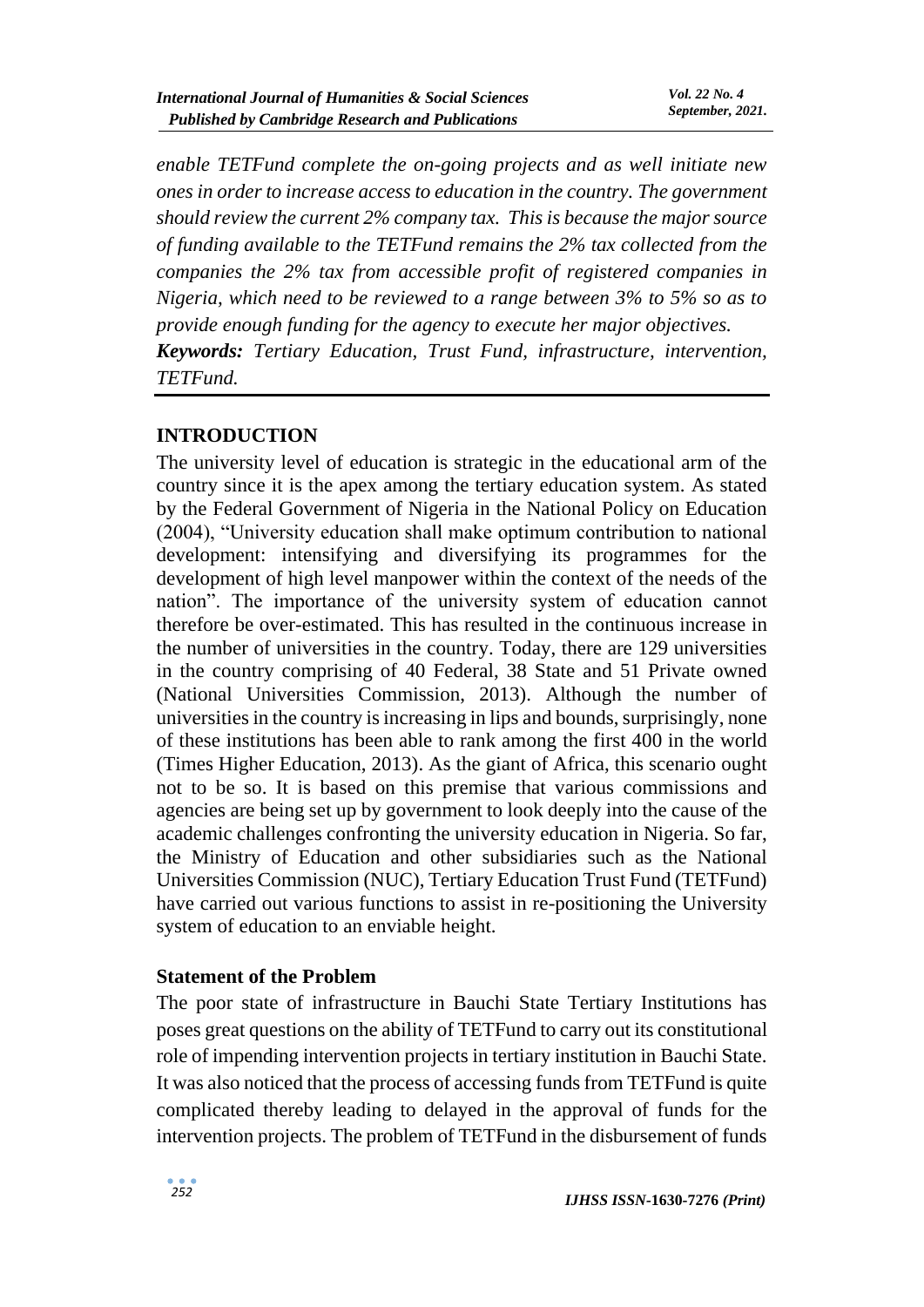depends on the discretion of the board of trustees that makes it rather difficult and sometimes impossible to provide the desire physical infrastructure to the tertiary institutions in Bauchi State. The most challenges situation with the condition of infrastructure in most tertiary institution in Bauchi State is the fact that TETFund focuses more on the provision of new infrastructure while little attention given to the maintenance of existing infrastructure.

## **Research Questions**

- i. What is the state of physical infrastructure in Federal polytechnic, Bauchi before the TETFUND intervention?
- ii. How effective is the TETFUND intervention on the state of physical infrastructures in Federal Polytechnic, Bauchi?
- iii. Does TETFUND intervention addressed some of the challenges of physical infrastructure in Federal Polytechnic, Bauchi
- iv. What are the challenges of TETFund on infrastructure development in Federal Polytechnic, Bauchi?

## **Objectives of the Study**

The aim of this study is to investigate the extent to which TETFUND intervention projects have enhanced physical infrastructural development at Federal Polytechnic, Bauchi. The specific of objectives of the study include:

- i. To ascertain the state of physical infrastructure in Federal polytechnic, Bauchi before the TETFUND intervention.
- ii. To examine the effectiveness of TETFUND intervention on the state of physical infrastructures in Federal Polytechnic, Bauchi.
- iii. To find out whether TETFUND intervention has addressed some of the challenges of physical infrastructure in Federal Polytechnic, Bauchi.
- iv. What are the challenges of TETFund on infrastructure development in Federal Polytechnic, Bauchi?

### **Research Propositions**

The following propositions were formulated to guide the study:

- i. The state of physical infrastructure in Federal Polytechnic Bauchi before the TETFUND intervention is good state.
- ii. TETFUND intervention has effectively improved the state of physical infrastructures in Federal Polytechnic, Bauchi.
- iii. TETFUND intervention has addressed the challenges of physical infrastructure in Federal Polytechnic, Bauchi.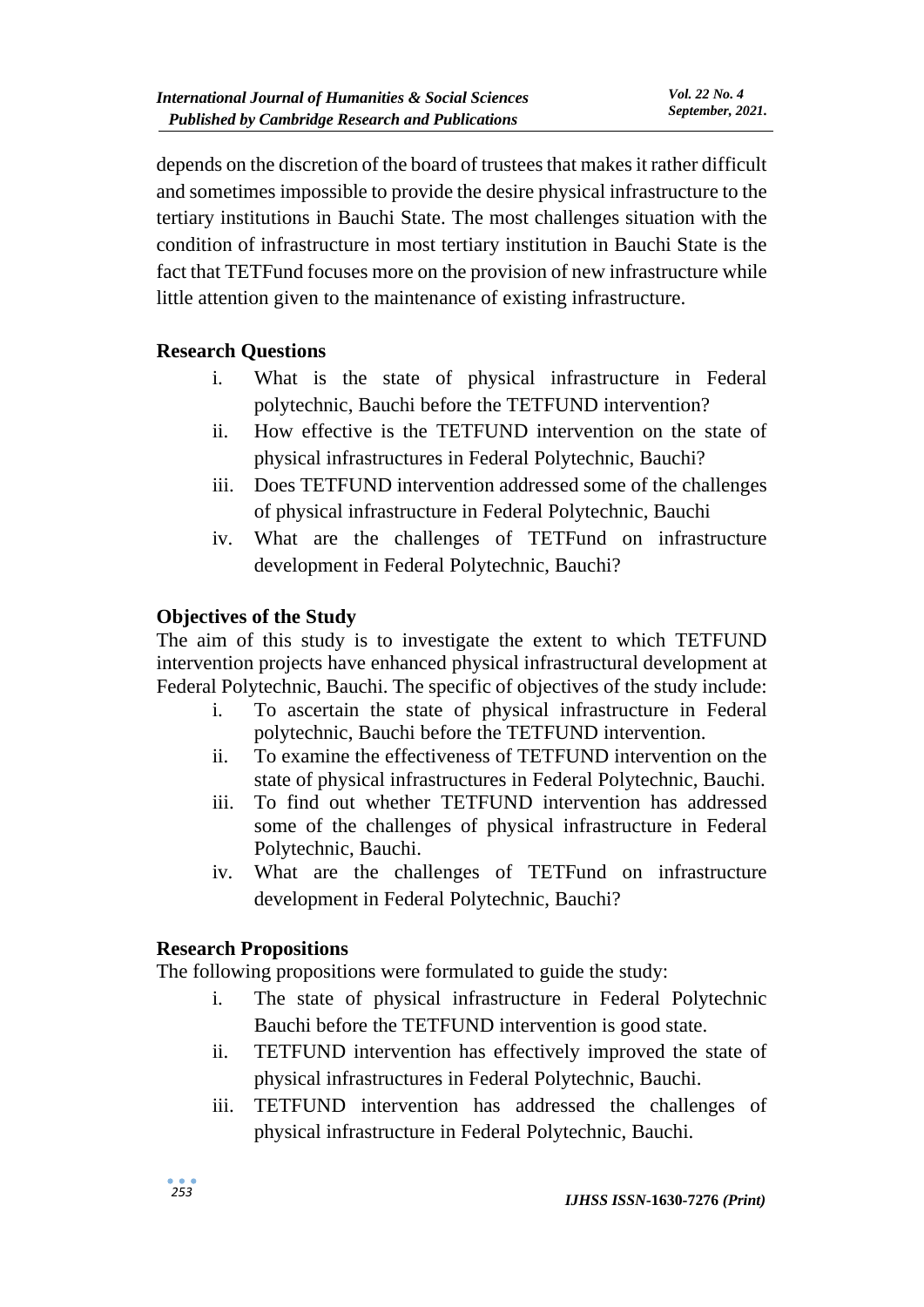iv. TETFund faces challenges of infrastructure development in Federal Polytechnic, Bauchi.

## **Significance of the Study**

This study therefore seeks to bridge this research gap. A critical assessment of the TETFund intervention programme as it relate to infrastructural development in Bauchi State. Practically, the need for the study is very important at this point in time, as the nation is experience several reforms, policy, programmed and challenges in education sector with the aimed of putting the educational system in appropriate position. The study looks at the reflection and effect of TETFUND intervention programme in Bauchi State tertiary institutions

The findings from this study would highlight the likely problems associated with TETFund intervention programme in Bauchi State tertiary institutions. The study will address the content of TETFund intervention and the degree of implementation as well as how it has impacted and transform Tertiary Institutions in Bauchi State. It will assist governmental and nongovernmental organizations in resolving social, economic and political issues in the society, defining roles and responsibilities of TETFund in the educational system as well as allocation and distribution of resources among the Tertiary Institutions in the country.

Findings of the work shall help make the programme intervention or implementation in relations to the educational reforms road map.

### **Scope of the Study**

Recent reforms made effort to incorporate private tertiary institution into the intervention programme of TETFund. This study will only be limited to public or government owned tertiary institution. The study will be cover; public universities (Federal and State Government), Polytechnic and colleges of education in Bauchi State, the study period will cover only Seven (7) years from 2011 to 2018. This period was chosen because it was established in 2011 disburse, manage, and monitor education tax to government-owned tertiary institutions in Nigeria. The TETFUND scheme was formed as a product of the Education Tax Act of 1993.

## **LITERATURE REVIEW**

Variables related to the study will be review under this chapter. Conceptual issues such as TETFUND intervention, infrastructural development, challenges to TETFUND intervention will be reviewed. The provision and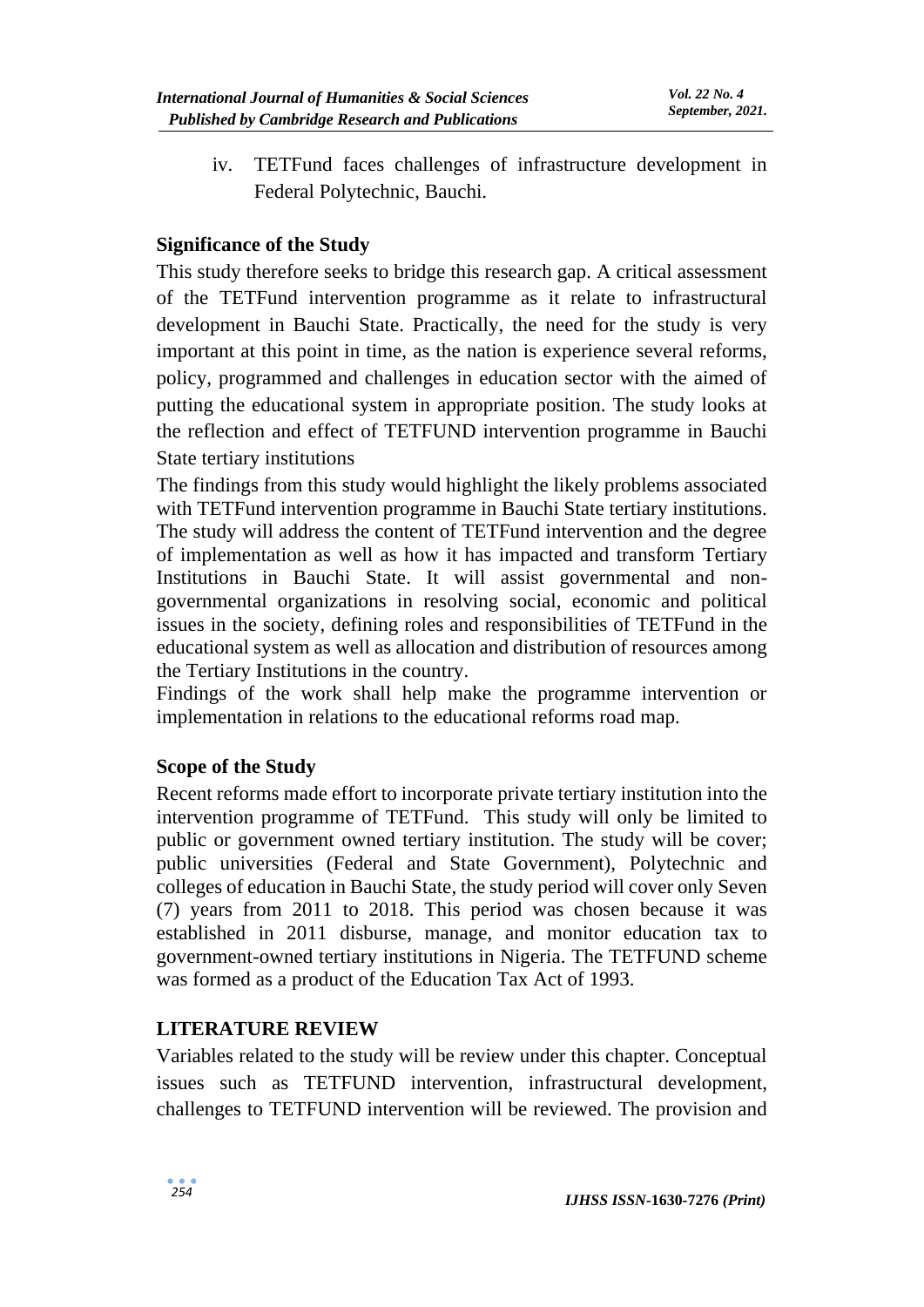development of infrastructures has been the subject of much theoretical analysis and empirical studies.

## **Concept of TETFund Intervention**

In emphasizing the importance of TETFund intervention to the educational Sector, Ogunde, (2011) affirms that, TETFund Intervention is the fund given to institutions that cover the post-secondary section of national education system. These include Universities, Polytechnics, Colleges of Technology and Education, the Advanced Teachers' Training Colleges, Correspondence Colleges and other higher institutions that are provided with infrastructural facilities due to inadequate funding of these institutions in Nigeria.

The areas of these intervention include; sponsorship of lecturers for postgraduate studies, funding constructions and refurbishment of educational facilities, promoting creative and innovative approach to learning; provision of higher educational books and funding of libraries, and provision of learning equipment.

## **Concept of Infrastructural Development**

Stohler (2015) defined Infrastructure Development from the perspectives of physical feature; a) Technical properties: These attributes are provisions in large units (Lakshmanan, 2009), limited divisibility, high capital intensity and capital coefficient, long duration of life (slow movement), little substitutability, reduced spatial mobility, restricted possibilities of import, outputs as generally used inputs, relatively long time of investment installation. The properties of the capital stocks are not unambiguously related to material infrastructure, since the same qualities in general belong to the production equipment of the chemical industry or of automobile production (Scazzieri, 2013).

### **Concept of Development**

In the past, development was about the capacity of a national economy to generate and sustain on annual increase in its gross national product (GNP) or gross domestic product (GDP). Instead of GDP or GNP, GDP per capita or GNP per capita is used for comparison across time. Although many economists will augment the above definitions to real GNP per capita, and real GNP per capita at PPP in USD for international comparison. The above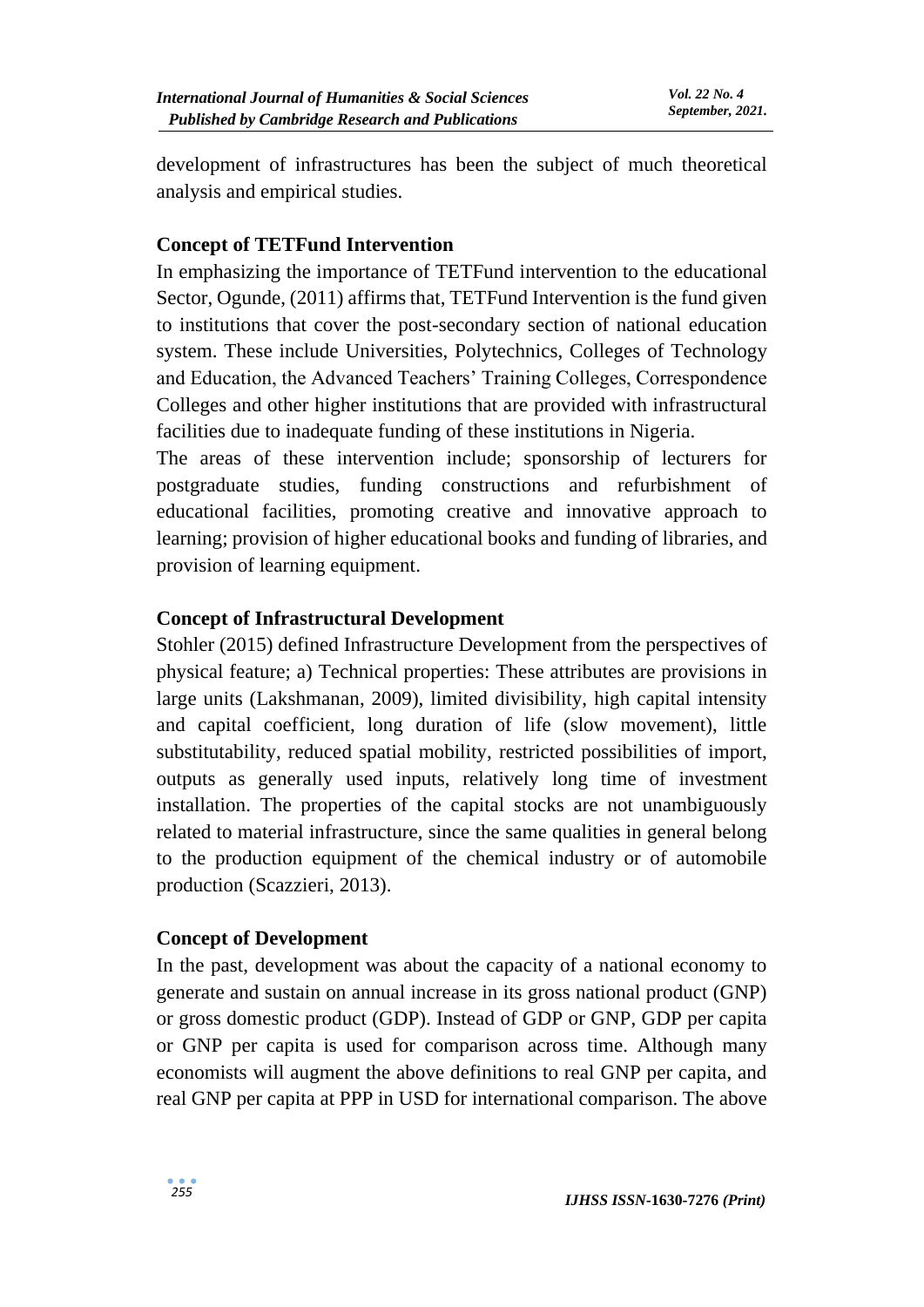are definitions of economic growth (Preston, 2006). Scholars of development give a holistic definition of development.

Dudley (1969) suggested that development is when a country experiences a reduction or elimination of poverty, inequality and unemployment.

## **Concept of Education**

John, (2014) defined Education is the process of facilitating learning or the acquisition of knowledge, skills, values, beliefs and habits. This means that, Educational methods include storytelling, discussion, teaching, training and directed research. Education frequently takes place under the guidance of educators and also learners may also educate themselves.

From the above definition, Education can take place in [formal](https://en.wikipedia.org/wiki/Formality) or [informal](https://en.wikipedia.org/wiki/Informal_education) settings and any [experience](https://en.wikipedia.org/wiki/Experience) that has a formative effect on the way one thinks, feels, or acts may be considered educational. The method of teaching is called pedagogy. Formal education is commonly divided formally into stages, such stages are pre-school or kindergarten, primary school, secondary school, colleges and university.

## **Infrastructure and Educational Development**

Salis (2002) developed a quality indicator checklist that shows what the physical environment and facilities in higher educational institutions must require both in qualitative and quantitative terms. These include availability of infrastructural development programmes (facility provision), adequacy of the facilities in terms of currency and relevance to purpose, students friendliness and centeredness of the facilities (attractive to students and suitable for their needs), regular maintenance and renewal of the dilapidated ones; the infrastructural development must be of international standard (globally acceptable) to attract foreign students, staff and recognition; and must be environmentally safe and of high sanitary standard.

### **Educational Support/Funding in Nigeria**

Eyiche (2012) stated that, in a bit to stem this challenges, the Universal and Compulsory Primary Education (UPE) was introduction in 1976, without adequate preparation in terms of the number of classrooms required, number of qualified teacher available and the extent to which available resource could last. More than thirty years after that initiative, the educational sector at all levels is still characterized by poor performance and one of major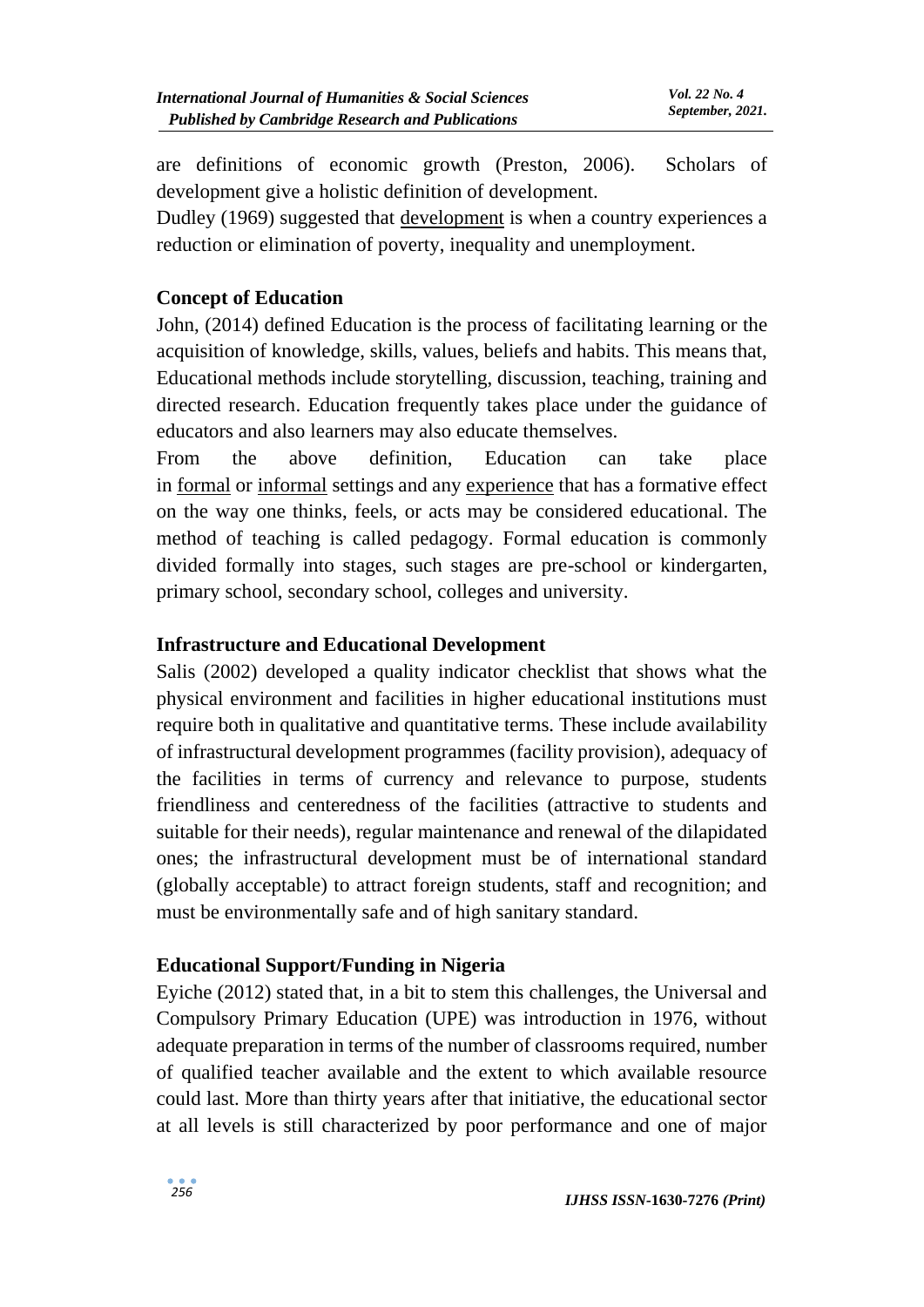explanations for this, is the crisis of funding, definite structures and strategies for addressing the problem. He further said that this Manifestation of poor funding of Nigeria's education from the mid-1970s into 2000 causes widespread cases of arrears of unpaid teacher's salaries, school infrastructures, and equipment are non-existent, dilapidated or grossly inadequate.

## **TETFund Act and its Intervention in Nigeria Tertiary Institution**

The Tertiary Education Trust Fund (TETFUND) was established by an Act of the National Assembly in June 2011. The Act replaced the Education Tax Fund Act Cap. E4 Laws of the Federation of Nigeria 2004 and Education Tax Fund (Amendment) Act No 17, 2003. Guidelines on assessing TETFUND (2015) asserted that Fund was set up to administer and disburse education tax collections to the Federal and State tertiary educational institutions in Nigeria. The main source of income available to the Fund is the 2% education tax paid from the assessable profit of companies registered in Nigeria.

## **The Role of Infrastructural Development on Economic Sectors**

Therefore, private investment capital in such social infrastructure is likely to fall far short of what is needed. In that case, it is imperative for the state to provide the finance and other complementary resources for the take-off of such social infrastructural projects. The state does not necessarily have to operate or manage a social infrastructure, but it is necessary for the state to provide guidelines for and monitor its operation. Education is a very important source of economic growth as Jhinghan (1975) quotes Galbraith as concluding that "that something is both a consumer service and a source of productive capital for the society does not detract at all from its importance as an investment. Rather it enhances that importance".

### **Overview of Infrastructural Development in Nigeria**

Mahdi, et al (2004:23) also noted, "It is obviously impossible and unthinkable that investors would contemplate on investing in Nigeria when the country has been for most of the time in total blackout". There is no doubt that many industries folded principally as a result of poor power supply and the high cost of operating with private generator and plant. The reason is that operating with plant and generator resulted in high overhead cost which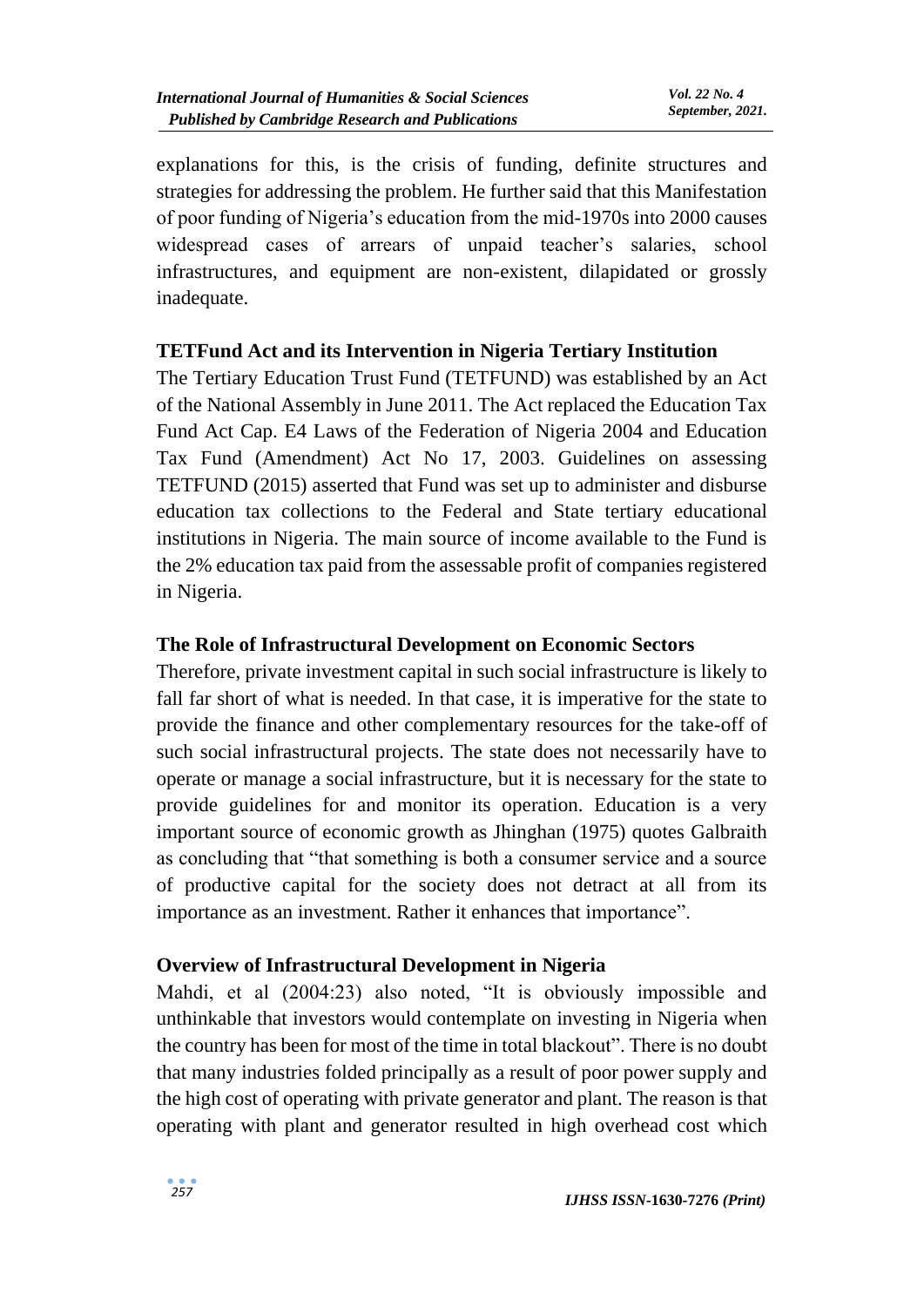knocks off the product in the market as a result of competition with foreign products. It is almost impossible to talk of economic development as a reality in 21st century in a situation where greater percentage of operating cost of an industry is on power generation and maintenance.

# **Effects of Inadequate Funding On Performance of Tertiary Institutions on Infrastructure**

Bamiro and Adedeji (2010) indicated that the quality of teaching and research has fallen considerably because of lack of adequate teaching and research materials, coupled with overcrowded un-conducive teaching and learning environment. They noted that the Nigerian government spends just 0.1 percent on research, while federal universities spend only 1.3 percent of their budgets on research. This has implications for development, because research constitutes a veritable catalyst for the economic advancement of nations and adequate funding is the propeller for research. The effects of inadequate funding are evident in the fact that the physical facilities in respective universities are in a state of disrepair, several capital and research projects have been abandoned, laboratories and libraries are ill equipped, academic staff do not attend conferences regularly and there is a drastic reduction in the award of research grants and fellowship.

### **Causes of Poor Infrastructure Development in Bauchi State**

The truth remains that the major causes of poor infrastructure development that permeate Bauchi State and indeed Nigeria find their roots in the structural, systemic and socio-political lapses that are inherent from the past historical realities of colonial administration. This is worsened in the contemporary experience of the neo- colonialism, militarism and the current political maneuvering of the present bourgeois democrats. There has been no clear and implemented political manifesto and ideology with regards to good governance in Bauchi State especially since independence. Habu (2008:156) asserted that: One of the challenges of development process in Nigeria as in other African societies has been most pronounced in the area of good governance… it lies with the operators of the system of governance in the country, the local and International elites and their perception of what democracy entails, represents and meant for society. Good governance remains a theory that has not found relevance in the concept of empiricism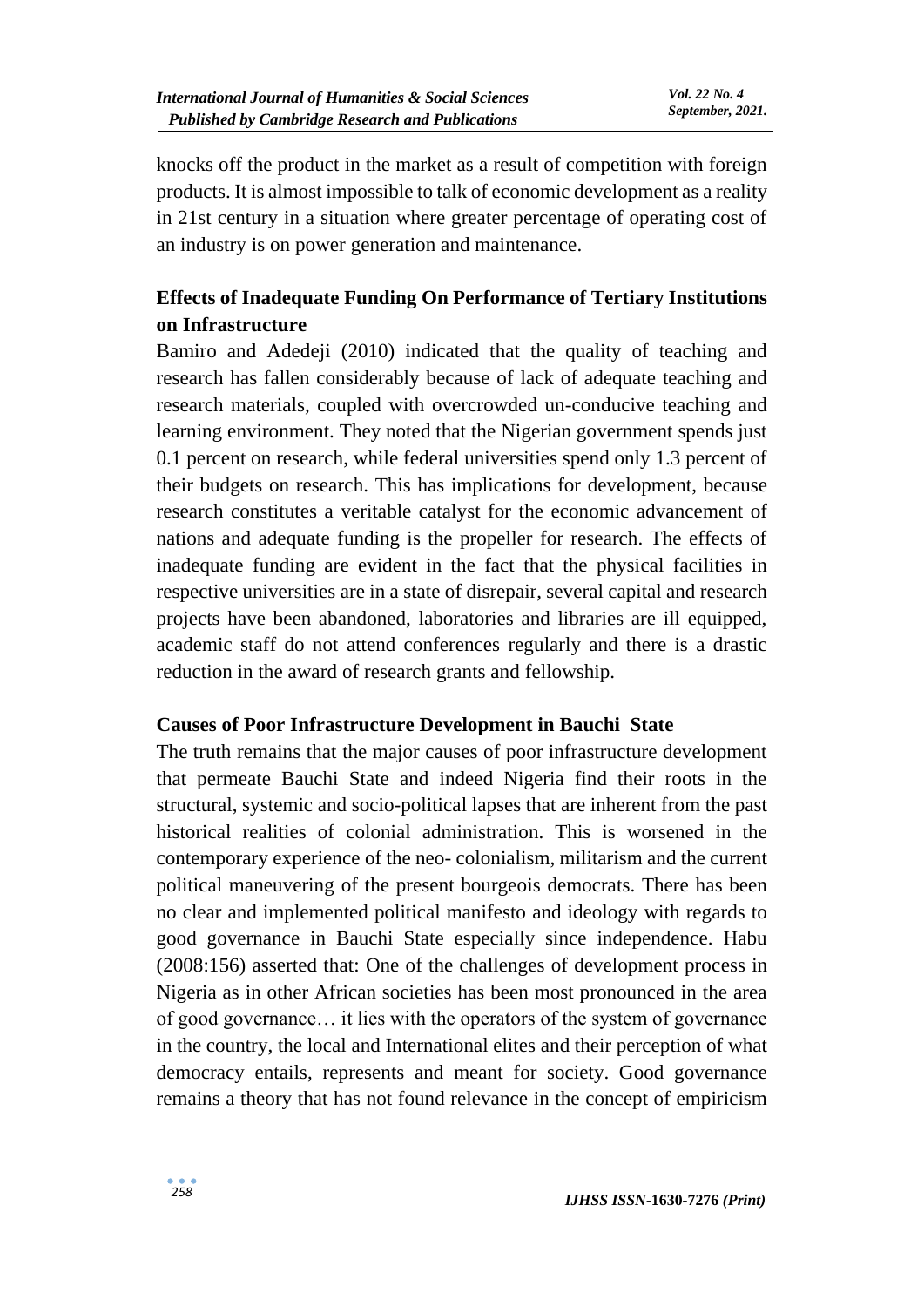and testability in Nigeria; it remains a utopian theory, a million miles journey that is waiting for a takeoff grant.

### **Empirical Review**

## **State of physical infrastructure in Federal polytechnic, Bauchi before the TETFUND intervention**

Agha (2014) examined funding of University education in Nigeria and its implications on the performance of these institutions. The African Political Economy Model was used in explaining the state of Nigerian universities. The findings revealed that although the federal government provides about 90% of the funding, it has not been able to successfully finance the system. This is evident in the poor quality of teaching, research, infrastructure, and poor quality of conditions of work.

# **Effectiveness of TETFUND intervention on the state of physical infrastructures in Federal Polytechnic, Bauchi**

Agha (2014) examined funding university Education in Nigeria and its implications on the performance of these institutions. The African political economy model was used in explaining the financial state of Nigerian Universities. The findings revealed that although the Federal Government provides about 90 percent funds, it has not been able to successfully finance the system due to economic, social and political depression. This is evident in poor quality of teaching and research, poor conditions of work and insufficient attention to staff development. The consequence is that goals of university education in Nigeria are yet to be achieved.

# **TETFUND intervention has addressed some of the challenges of physical infrastructure in Federal Polytechnic, Bauchi.**

Udu & Nkwede (2014) examined the impact of TETFund Interventions in Nigerian Universities and its implications for sustainable development with special attention on EBSU. Content Analytical Approach was adopted while Public Goods Theory was used as a theoretical framework. The study reviewed the contributions of scholars in this field. Data were extensively sourced from documentary papers from which the three major objectives of the study were accomplished. The study finds that TETFund Interventions in Nigerian Universities particularly EBSU have impacted positively on the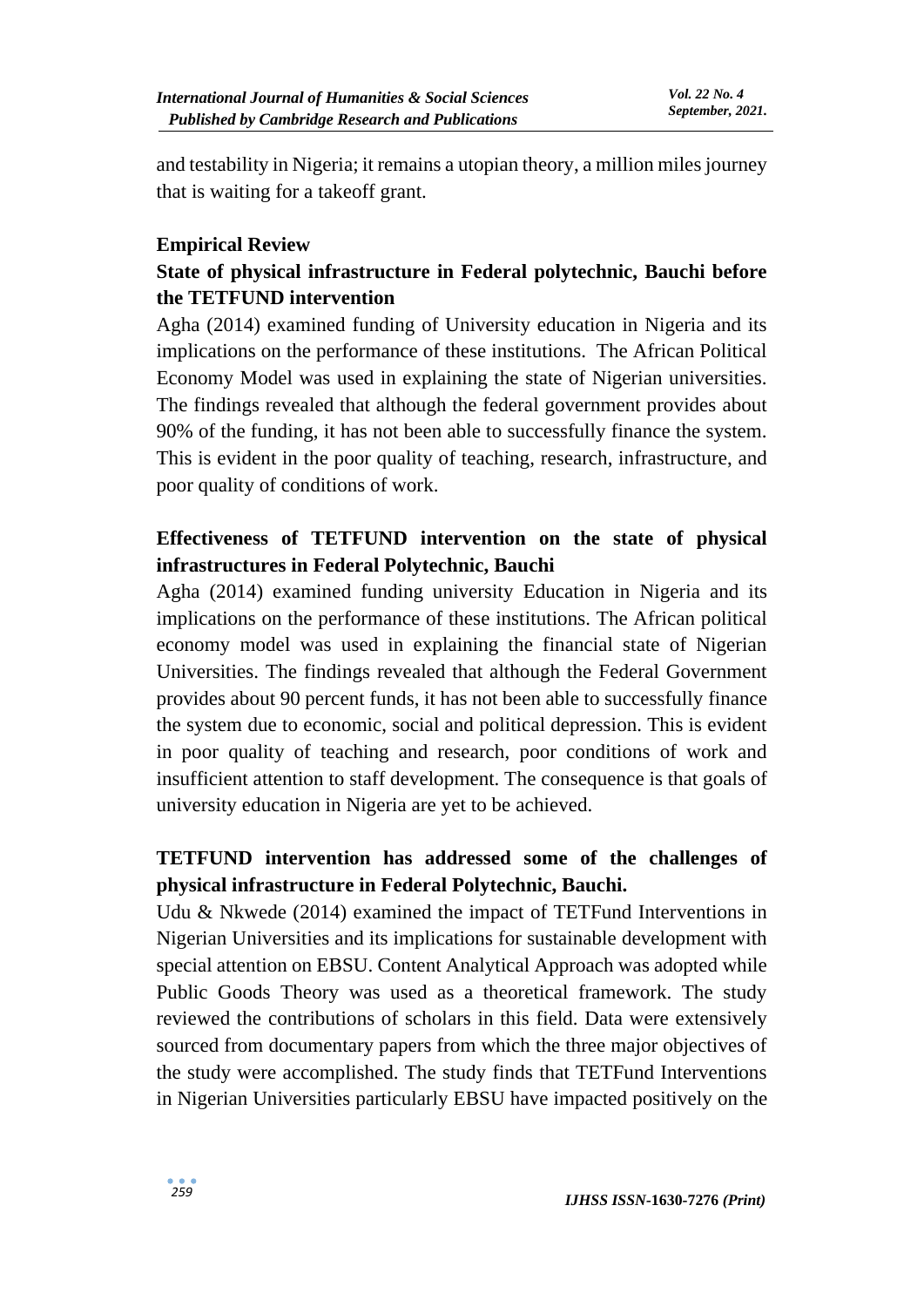infrastructural and human development of the institutions; the implications of this for sustainable development is also positive.

# **The challenges of TETFund on infrastructure development in Federal Polytechnic, Bauchi**

Ekundayo and Ajayi (2009) examined the myriads of problems militating against the effective management of the Nigeria university education system. According to their study, these include: financial crisis, poor infrastructure, and brain-drain, erosion of university autonomy, graduate unemployment, volatile and militant students' unionism, secret cults, examination malpractices and sexual harassment.

The author also found that "human capital components of infrastructure appear to have impact on growth as expenditure on health care and education record statistically insignificant impact on growth." He avers "the fact that the variables have positive correlation is however encouraging as it suggests that if efficiently applied, public spending on the services is capable of impacting positively and strongly on growth.

## **Theoretical Framework**

# **Institutional Theory**

New Institutional theory streams have become leading and widely shared references in political science and administration (Frederickson 1999). Because they consider public institutions through three different lenses - as pillars of political order, as outcomes of societal values, and as selfconstructed social systems, they offer exciting arenas for academic debates as well as they also provide pragmatic or architectonic principles. This means that**,** Institutional theory is a theory on the deeper and more [resilient](https://en.wikipedia.org/wiki/Resilience_%28organizational%29) aspects of social structure. It considers the processes by which structures, including schemes; rules, norms, and routines, become established as authoritative guidelines for social behaviour.

## **METHODOLOGY**

## **Research Design**

The study employed mix research design comprising of Survey, documentary and case studies design. The reason for adopting survey is because it often focuses on the characteristics of a population. It also gives valid and reliable information and the result can be analyzed easily for quick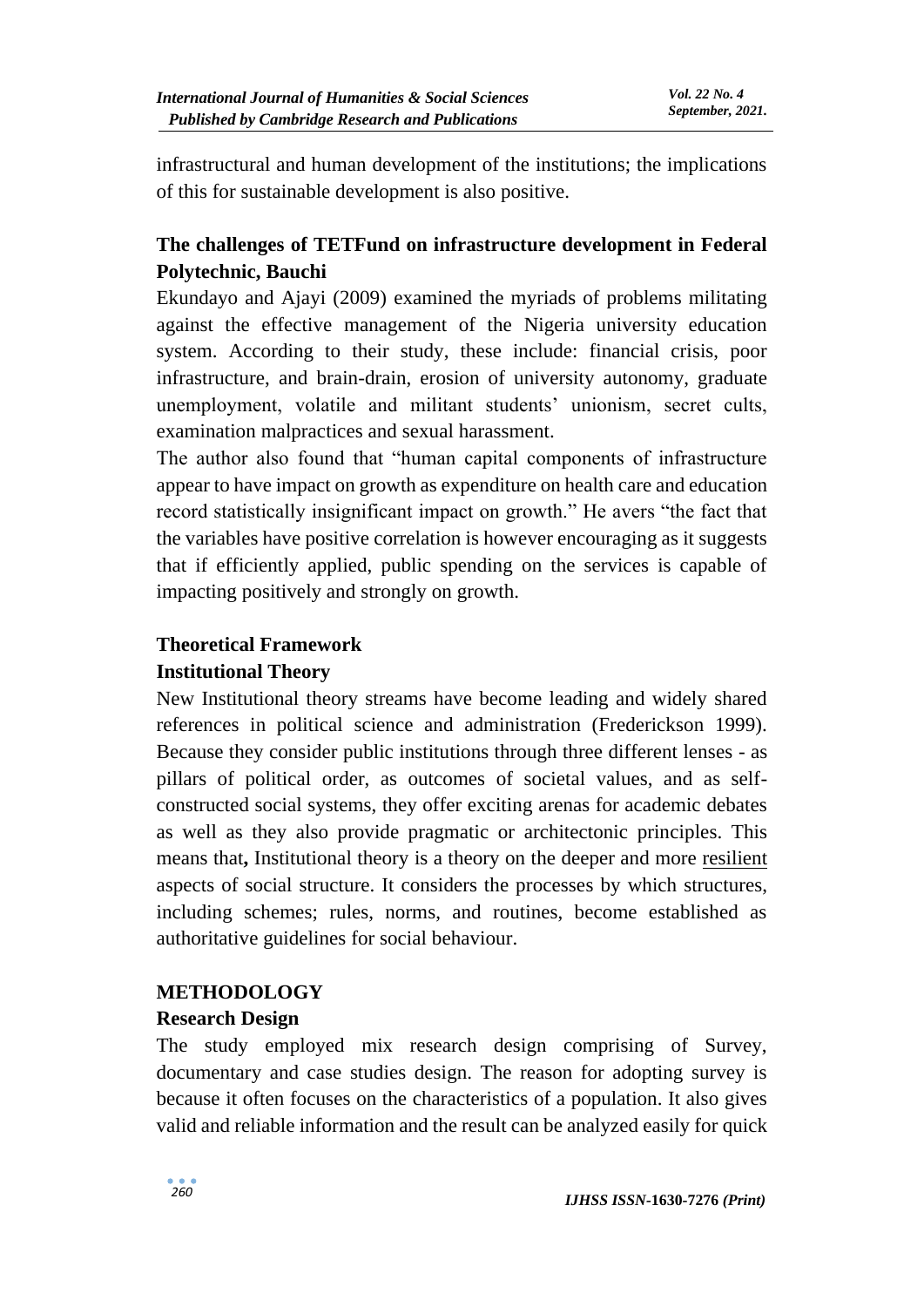action or necessary intervention. The rationale for choosing documentary design is that, it is conducted to review a set of documents for historical or social value and to create a larger narrative through the study of multiple documents surrounding the issues of TETFUND interventions.

| S/N | <b>Target Population</b>         | population Federal<br><b>Total</b> |  |  |
|-----|----------------------------------|------------------------------------|--|--|
|     |                                  | <b>Poly Bauchi</b>                 |  |  |
|     | Contractors,                     | 164                                |  |  |
| 2.  | <b>Works Department</b>          | 18                                 |  |  |
| 3.  | <b>Physical Planning Unit</b>    | 24                                 |  |  |
| 4.  | TETFund Desk Officers Fed. Poly. | -1                                 |  |  |
|     | Bauchi Bauchi                    |                                    |  |  |
| 5.  | <b>Council Members</b>           | 7                                  |  |  |
|     | Total                            | 214                                |  |  |

#### **Table showing distribution of sample size**

**Source: Author's Computation, 2021**

## **Methods of Data collection**

The study utilized both primary and secondary method of data collection. The primary data consists of Questionnaire, Interview and personal observation while, secondary method consists past records and other related documents on the TETfund and Infrastructural development.

## **DATA ANAL1YSIS**

**Effectiveness of TETFUND intervention on the state of physical infrastructures in Abubakar Tafawa Balewa University and Federal polytechnic, Bauchi**

|              |                       | <b>Frequency</b> | <b>Percent</b> | <b>Cumulative</b><br><b>Percent</b> |
|--------------|-----------------------|------------------|----------------|-------------------------------------|
| <b>Valid</b> | Highly<br>Ineffective | 23               | 10.7           | 10.7                                |
|              | Ineffective           | 53               | 24.8           | 24.8                                |
|              | Undecided             | 31               | 14.5           | 14.5                                |
|              | Effective             | 97               | 45.3           | 45.3                                |
|              | Highly                | 41               | 19.2           | 19.2                                |
|              | Effective             |                  |                |                                     |
|              | <b>Total</b>          | 214              | 100.0          |                                     |

## **Source: Field Survey, 2021**

Table 4.4 shows that, 23 respondents representing 10.7% were of the opinion that TETFUND intervention on the state of physical infrastructures in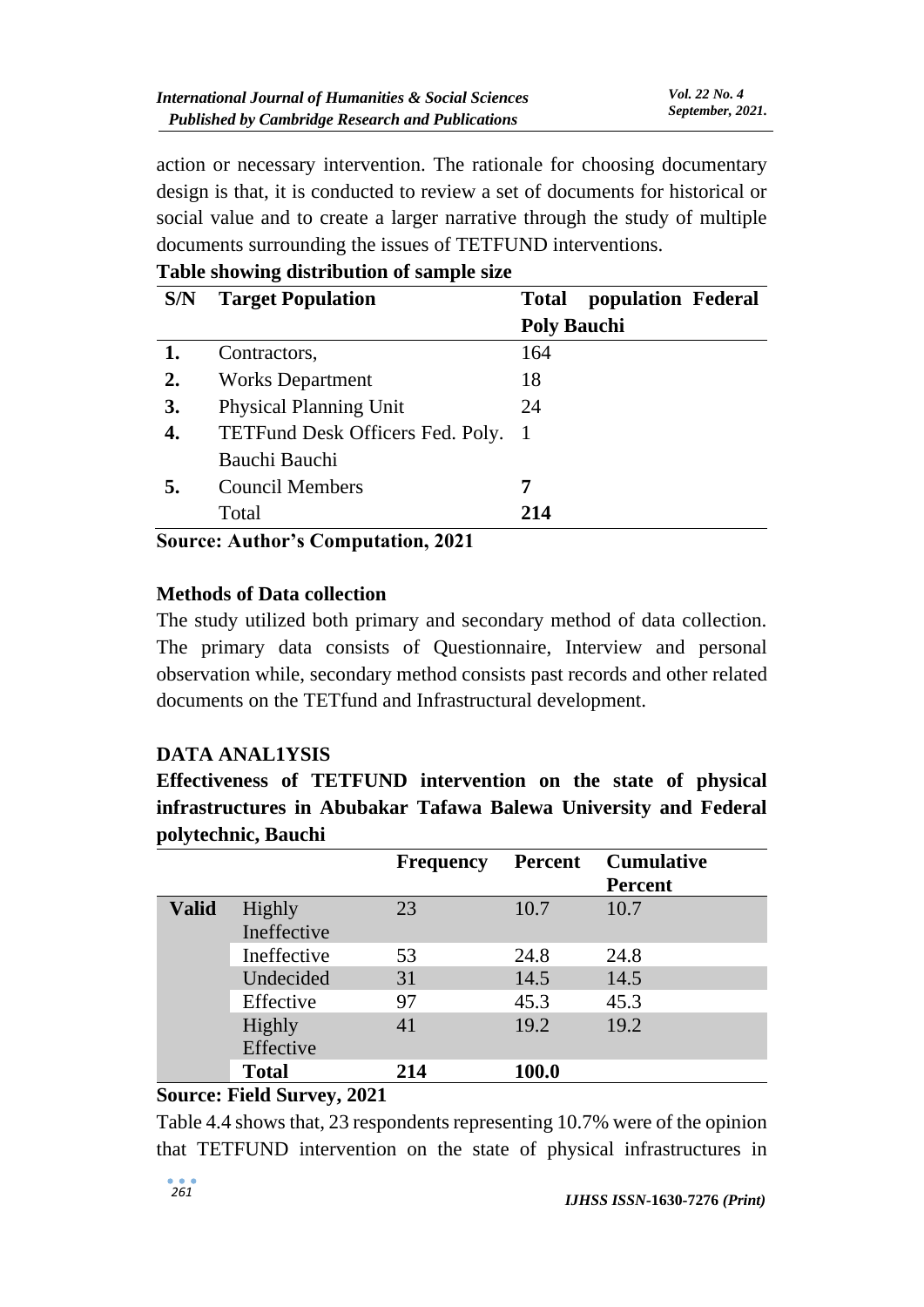Abubakar Tafawa Balewa University and Federal polytechnic, Bauchi is Highly Ineffective, 53 respondents representing 24.6% were of the opinion that TETFUND intervention on the state of physical infrastructures in Abubakar Tafawa Balewa University is Ineffective.31 respondents representing 14.5% could not ascertain whether the TETFUND intervention on the state of physical infrastructures in Abubakar Tafawa Balewa University and Federal polytechnic, Bauchi is effective or not. 97 respondents representing 45.3% were of the opinion that TETFUND intervention on the state of physical infrastructures in Abubakar Tafawa Balewa University is effective while, 41 respondents representing 19.2% were of the opinion that TETFUND intervention on the state of physical infrastructures in Abubakar Tafawa Balewa University and Federal polytechnic, Bauchi is highly effective.

**Table 4.2: The state of physical infrastructure in Federal Polytechnic Bauchi before the TETFUND intervention is adequate and functional. Table Calculation of Critical Value of Weighted Means Score** 

| <b>Variable</b>                     |                 |                |              |   | HA A U I HI Total Number of Weighted |         |
|-------------------------------------|-----------------|----------------|--------------|---|--------------------------------------|---------|
|                                     |                 |                |              |   | <b>Respondents/Score Mean</b>        |         |
| <b>Responses</b> 23 53 31 97 41 214 |                 |                |              |   |                                      | 953/214 |
| Grading                             | 5               | $\overline{4}$ | $\mathbf{3}$ | 2 |                                      |         |
| <b>Total</b>                        | $7\overline{ }$ |                |              |   | 122 82 155 79 445/214                | 2.1     |
| <b>Value</b>                        |                 |                |              |   |                                      |         |
| <b>Decision</b>                     |                 |                |              |   |                                      | Invalid |

**Source: Author's Computation, 2021**

The result of the calculated weighted means score  $X^2 = 2.1$ . The calculated  $X^2$  value is scientifically invalid because the calculated  $X^2$  value is less than or equal to  $> 2.00$ . The study therefore invalidates the earlier stated the proposition which stated that, "the state of physical infrastructure in Federal Polytechnic Bauchi before the TETFUND intervention is adequate and functional. From the analysis, the study concludes that, the state of physical infrastructure in Federal Polytechnic Bauchi before the TETFUND intervention is inadequate and dysfunctional". This finding is line with the interview conducted "The laboratories and the Faculty/Departmental libraries stock are all obsolete, there are aging facilities, dilapidated furniture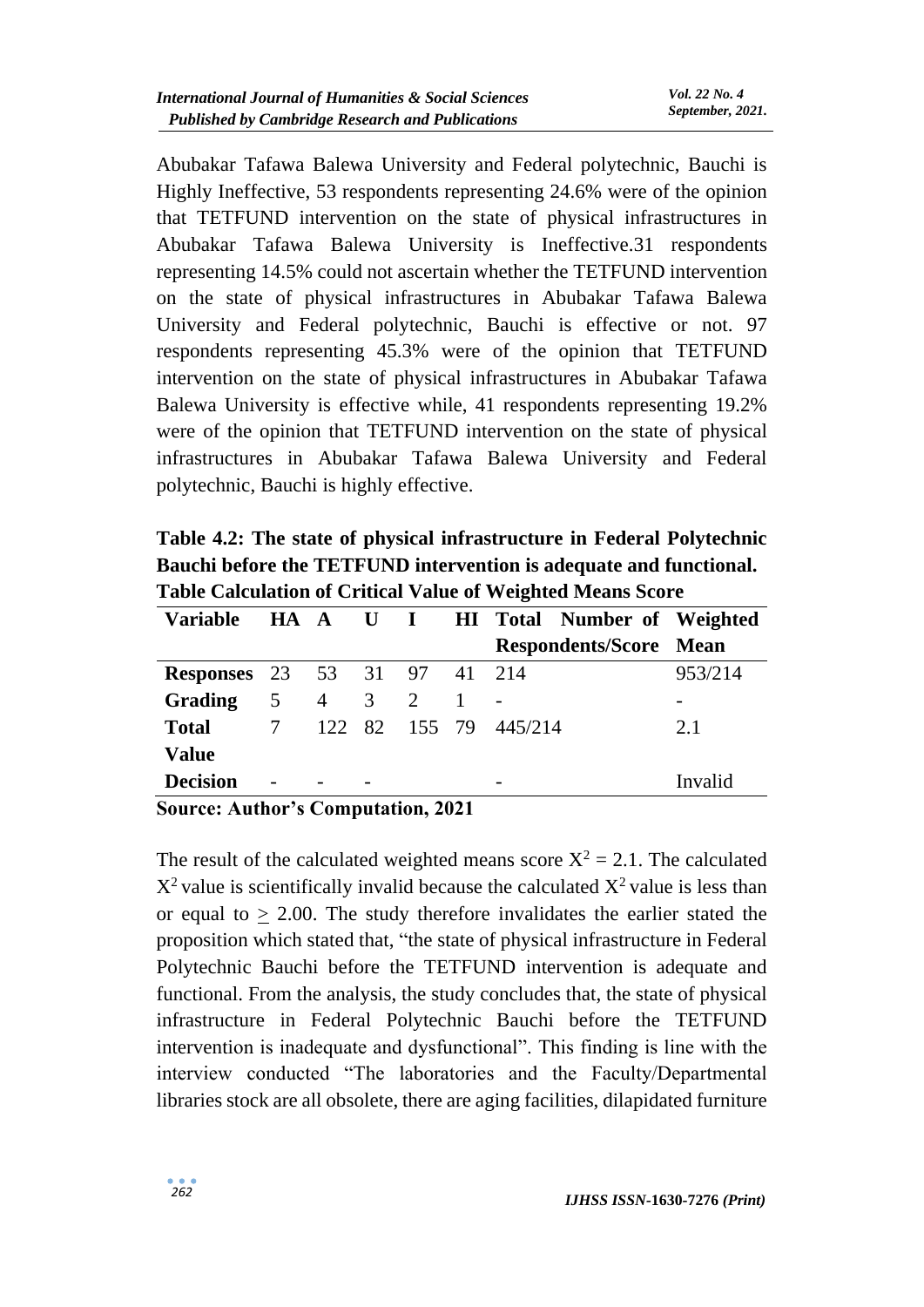and degrading infrastructure, combined with explosion in student enrolment against diminishing funds.

## **Discussion of Findings**

Finding from the study revealed that, TETFUND intervention has effectively improved the state of physical infrastructures in Federal Polytechnic Bauchi". This finding is in line with the interview conducted on the effect of TETFund intervention in ATBU, it was been observed that "without the intervention of the TETFUND, Nigeria Tertiary education sector will have been in shambles considering the degree of infrastructure decay in all of the Universities and other Tertiary institutions in the country. The study further shows that, TETFUND has save Federal Polytechnic Bauchi from fast decaying as all the resources for education process are in short supply, but with the help of TETFUND, Lecture halls, laboratories, students' hostels, library space, books and journals and office spaces in the polytechnic are been given seriously consideration. This has improved equipment for teaching, research and learning in the Polytechnic. This finding is in agreement with the study conducted by Fabiyi and Uzoka, (2018) whose finding also revealed that, State of Physical Facilities in Nigerian Universities can be repositioned towards Quality in African Higher Education only when planning and designs of educational facilities for are substantial provided.

### **Summary**

Finding from the study revealed that, the state of physical infrastructure in Federal Polytechnic Bauchi before the TETFUND intervention is inadequate and dysfunctional". Finding from the study revealed that, TETFUND intervention has effectively improved the state of physical infrastructures in Federal Polytechnic Bauchi. Finding from the study shows that, "TETFUND intervention has effectively improved the state of physical infrastructures in Federal Polytechnic Bauchi".

### **Conclusion**

Tertiary Education Trust Fund as a scheme has disbursed, managed, and monitored fund for the provision of physical infrastructure in Federal Polytechnic Bauchi. The study concludes that, the provision of these physical infrastructural facilities has enhanced the sustainable infrastructural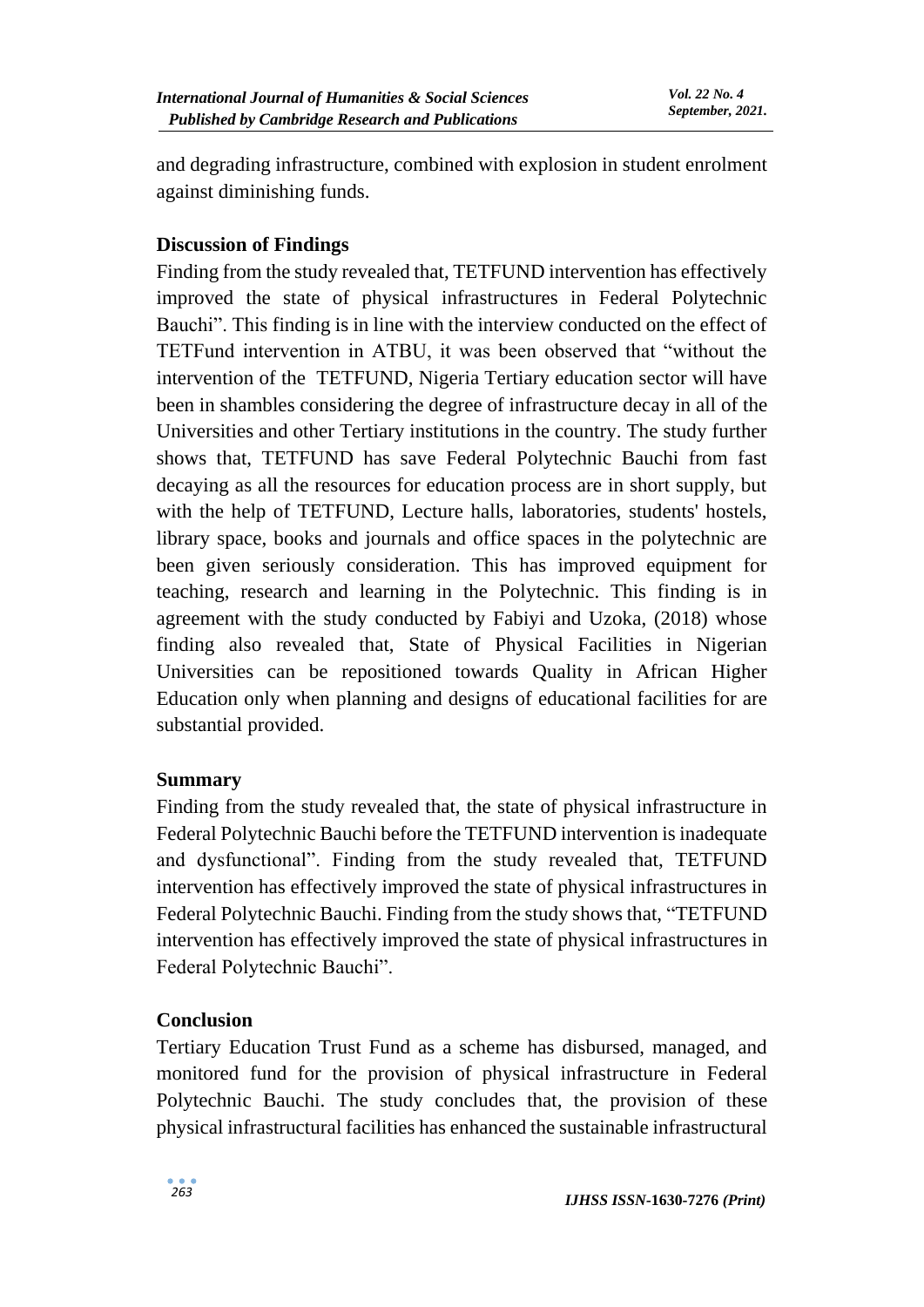development Federal Polytechnic Bauchi. In view of the discoveries of this study, there is a significant and positive relationship between Tertiary Education Trust Fund (TETFund) intervention and improvement of physical infrastructure in Federal Polytechnic Bauchi. The study further affirms that there is a reasonable imprint to show the execution of TETFund viz-a-viz its interventionist projects in the selected Tertiary institutions in Nigeria.

### **Recommendations**

- i. In order to address the challenges TETFund on infrastructural development, Federal Government should allocate adequate fund to enable them complete the on-going projects and as well initiate new projects in order to increase access to education in the country. The government should review the current 2% company tax. This is because, the major source of funding available to the TETFund remains the 2% tax collected from profits of registered companies in Nigeria. The 2% tax from the profit of registered companies needs to be reviewed to a range between 3% to 5% so as to provide enough funds for the agency to execute her major objectives.
- ii. The Federal Government should adopt full implementation of Public-Private Partnership policy to complement the effort of TETFUND rather than completely depending on TETFUND to provide the needed physical infrastructure in the institutions that have been evident from the projects executed by TETFund in the two institutions.

#### **References**

- Adedeji, S. & Babalola, J. (Eds) (2003).*Contemporary issues in Educational Management*: A Book of Honour, Ibadan, Department of Educational Management.
- African Development Bank, (2012). "An Infrastructure Action Plan for Nigeria: Closing the Infrastructure Gap and Accelerating Economic Transformation". *ADB Group report Africa Economic Outlook, 2013. Nigeria Economic Outlook.AEO Report*.
- African Institute for Applied Economics (AIAE), (2010).*Sustainability of Economic Growth in Nigeria: The Role of the Renewable Natural Resource, of Research Findings and Policy implications*. Enugu, King Publishing Nigeria.
- Agha, I. (2014)."Funding University Education in Nigeria and its implications on the performance of these institutions" .*Journal of Educational development Vol. 4 (2).*
- Ajayi, I. A. & Ekundayo, H. T. (2006). "Funding Initiatives in University Education in Nigeria". *A paper presented at the National Conference of Nigeria Association for*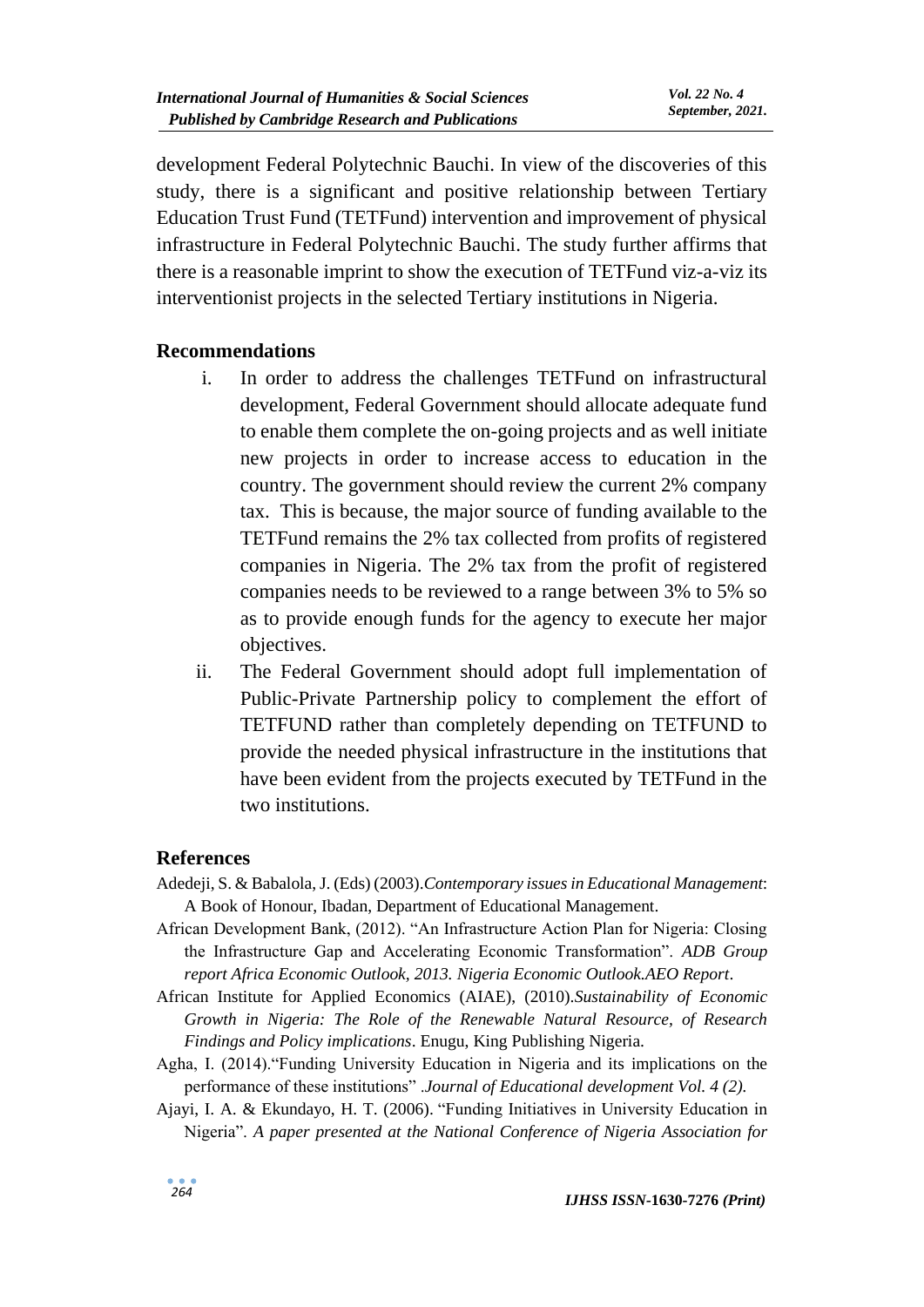*Education Administration and Planning (NAEAP) Enugu State University of Science and Technology Development at Local Government Level Modules 1-4, UNDP Training Manual.*

- Bamiro, O.A. and Adedeji, O.S. (2010).*Sustainable Financing of higher education in Nigeria*. Ibadan: Ibadan University Press.
- Central Bank of Nigeria (CBN) (2012)."Annual report and Statement of Accounts ECA (2009) Enhancing Africa's Competitiveness".*Policy issue in National Resources and Science and Technology.Economic Commission for Africa (ECA), Secretariat Report, ECA/ESPD working paper 2010/3, Economic Commission for Africa, Economic and Social Policy Division, Addis Ababa*.
- Dudley, S. (1969). "The Meaning of Development" *paper presented at the Eleventh World Conference of the Society for International Development, New Delhi.*
- Ekundayo, H. T. & Ajayi, I. A. (2009)."Towards effective management of university education in Nigeria".*International NGO Journal Vol. 4 (8), pp. 342-347, August, 2009. Available online at [http://www.academicjournals.org/INGOJ.](http://www.academicjournals.org/INGOJ)*
- Fabiyi, A. and Uzoka, N. (2018). State of Physical Facilities in Nigerian Universities: Implication for Repositioning Tertiary Institutions for Global Competition. Towards Quality in African Higher Education, Journal of Development. Vol. 3(2), 21-29.
- Federal Government of Nigeria (2004)."*National Policy on Education*", Lagos, FGN Printer.
- Federal Government of Nigeria, (2004).*National Policy on Education*, Lagos, FGN Printer.
- International Association of Universities (IAU) (2000)."Nigeria-education system".*Data for academic year: 2000-2001*.
- John. D. (2014).*Education and Development*. London. The Free Press.
- Mahdi, A. (2004). "We can actualize our Dream as a Nation". *A paper delivered at the 6th Annual Public Lecture organized by Rivers State chapter of ABU Alumni Association on 10th December, 2004*.
- Preston, P.W. (2006). *Development Theory: An Introduction*. Blackwell Publishers, U.K.,
- Sewell, W. (1992). A Theory of Structure: Duality, Agency, and Transformation. American Journal of Sociology, 98(1), 1-29.
- Stohler, J. (2015).The rational planning of the infrastructure.Economic policy, 11(2), 279- 308.
- Subair, S. T., Okotoni, C. A. and Adebakin, A. B. (2012).Perceived Quality of Infrastructure in Selected Nigerian Universities. Makerere Journal of Higher Education ,  $4(1)$ ,  $111 - 124$
- TETfund News Panaroma (2013)."Tertiary Education Trust Fund". February Edition," Retrieved from [www.tetfund.gov.ng.](http://www.tetfund.gov.ng/)
- TETFund, (2012)." Fund Allocations". Retrieved from [www.vanguard.ng.com.](http://www.vanguard.ng.com/)